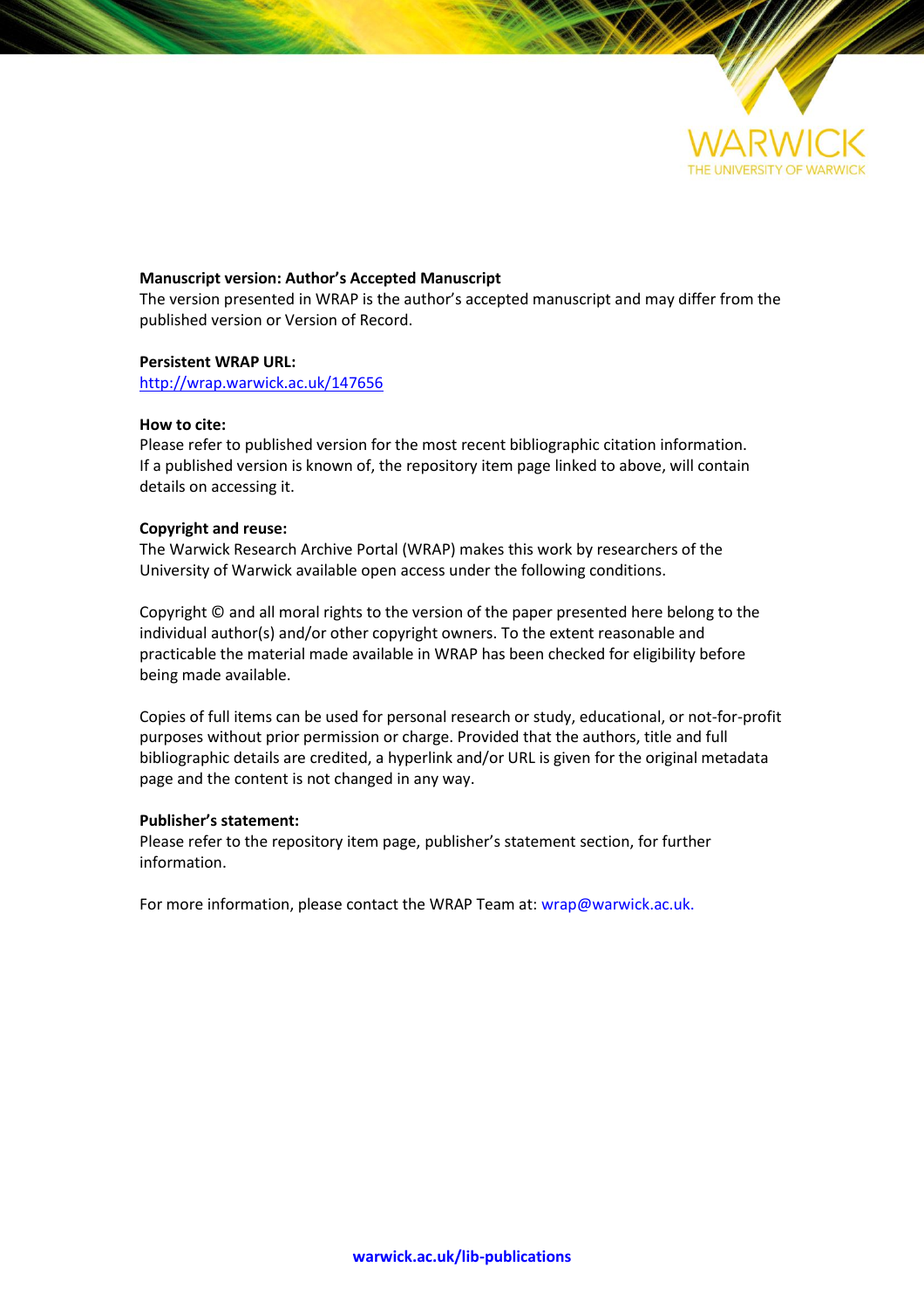# Resource Allocation and Trajectory Optimization for UAV-Enabled Multi-User Covert Communications

*Abstract*—In this correspondence, covert air-to-ground communication is investigated to hide the wireless transmission from unmanned aerial vehicle (UAV). The warden's total detection error probability with limited observations is first analyzed. Considering the location uncertainty of the warden, a robust resource allocation and UAV trajectory optimization problem with worst-case covertness constraint is then formulated to maximize the average covert rate. To solve this optimization problem, we propose a block coordinate descent method based iterative algorithm to optimize the time slot allocation, power allocation and trajectory alternately. Numerical results demonstrate the effectiveness of the proposed algorithm in covert communication for UAVs.

*Index Terms*—Covert communication, resource allocation, trajectory optimization, unmanned aerial vehicle.

## I. INTRODUCTION

With the advantages of flexible deployment, high mobility and clear line-of-sight (LoS) air-to-ground channels, unmanned aerial vehicle (UAV) assisted wireless communications have been widely used in both civil and military applications, including disaster rescue, surveillance, data gathering, as well as data relaying [1]. Due to the broadcast nature of wireless communications and the LoS air-to-ground links, UAV-enabled communications are more vulnerable to malicious eavesdroppers or wardens [2]. Physical layer security (PLS) is a promising technique to guarantee the secrecy of data transmission in UAV-enabled systems, and is shown effective with carefully designed transmit power and trajectory [2]–[4].

Although PLS can prevent the information from being decoded by eavesdroppers, there also exists the requirement of hiding the UAV transmission in some critical applications. For instance, in military applications, even the existence of transmission may arouse suspicion. Then, the communication may be positioned and attacked. In order to guarantee security, the existence of confidential wireless transmission should not be noticed by the adversary. For this purpose, covert communication, also known as low probability of intercept communication, has been investigated recently [5], [6]. For the covertness of UAV-assisted communication systems, good LoS air-to-ground channels result in higher detection probability by the warden. For instance, the detection of UAV's transmission was investigated in [7], with the total detection error probability analyzed. With the UAV working as a warden, the transmit power and number of hops were optimized to improve the covertness of a multi-hop system [8]. The covertness of an air-to-ground wireless system was analyzed in [9], where the UAV's transmit power and height were jointly optimized. The UAV's transmit power and trajectory were jointly optimized to maximize the covert throughput of air-to-ground communications in [10], where the warden was assumed to have an infinite number of observations in each time slot. These works have shown that the covertness of air-to-ground communications can be significantly improved by properly allocating radio resource of UAVs and exploiting their flexible trajectory. However, existing studies mainly consider the scenario of covert transmission to a single user, and the problem of exploiting UAV's mobility to serve multiple users covertly still remains unsolved. As indicated in [11], by exploiting the mobility of UAV to fly close to each user, more gains can be achieved when communicating with multiple users. Furthermore, timedivision multiple access can be adopted to serve multiple users, where the time slots are allocated to the target user when the UAV flies close to it. By the time slot allocation, trajectory design, as well as power allocation, the covert transmission rate can be enhanced significantly.

Motivated by this, we consider covert communication with one UAV transmitting data to multiple ground users, where a terrestrial warden attempts detect the transmission of UAV using a limited number of observations. The warden is able to obtain the perfect location of UAV, whereas the UAV only has the estimated location of the warden. To guarantee robust covert communication, the worst-case average covert rate is maximized by jointly optimizing the time slot, transmit power and trajectory. To solve this non-convex problem, the covertness constraint is analyzed from the warden's and the UAV's point of view, respectively. Then, a block coordinate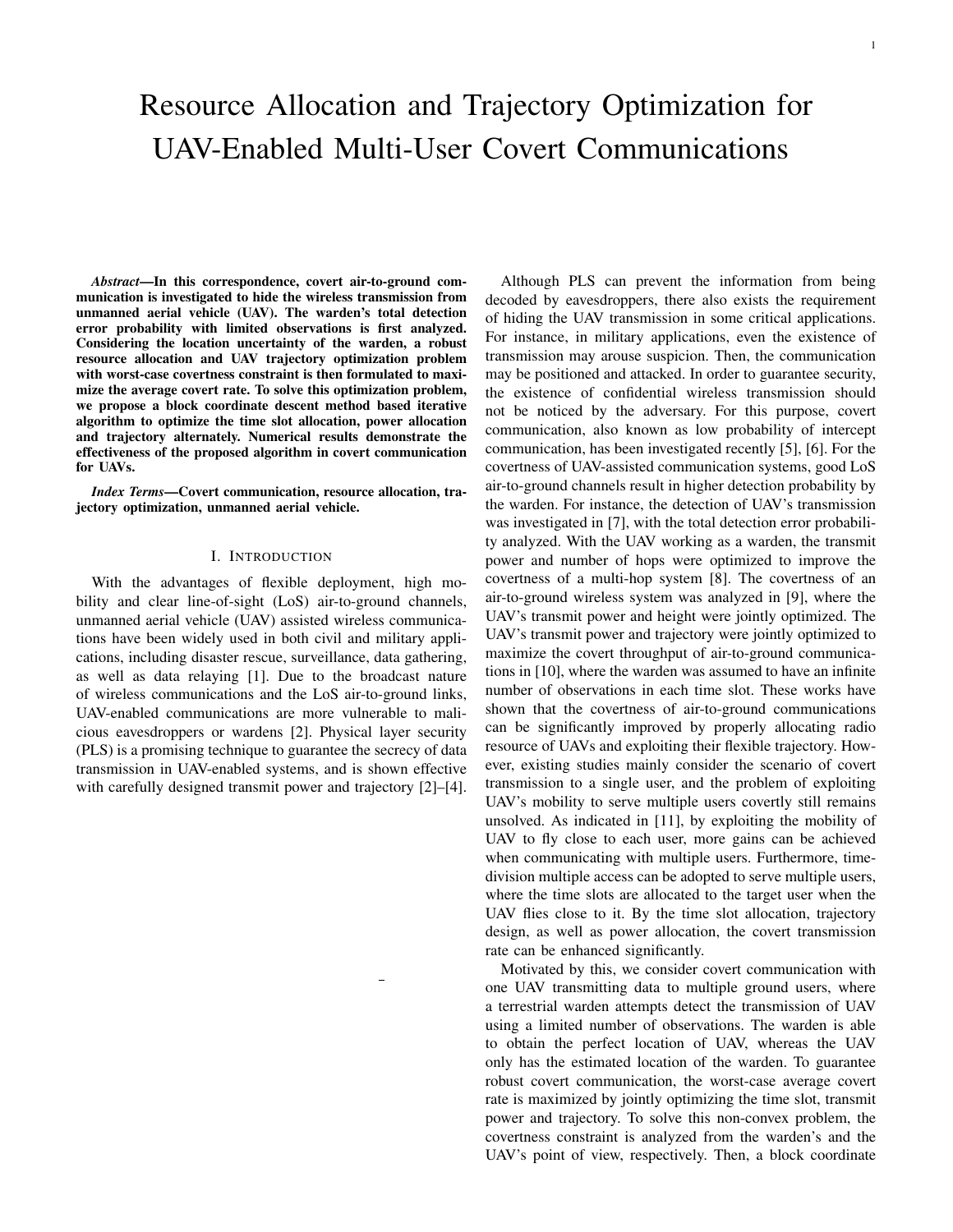

Fig. 1. UAV-enabled multi-user covert communication with a ground warden.

descent (BCD) method based iterative algorithm is proposed to solve the problem for low complexity.

### II. SYSTEM MODEL

Consider a communication system as shown in Fig. 1, where a flying UAV is transmitting confidential data to *K* ground users. At the same time, a warden on the ground is monitoring the transmission of UAV. Therefore, the UAV tries to hide its transmission from the warden. Without loss of generality, the Cartesian coordinate system is employed to describe the positions of these nodes. For the *k*th ground user, its horizontal coordinate can be expressed as  $\mathbf{s}_k = (x_k, y_k)^T$ . The horizontal location of the warden is  $\mathbf{w} = (x_w, y_w)^T$ . Assume that the UAV serves the *K* ground users within a time period of *T*. For ease of trajectory optimization, the flight period  $T$  is equally divided into  $N$  time slots, where *N* is large enough to guarantee that the position of UAV can be seen as approximately unchanged during each time slot. Although a large *N* is helpful to improve the accuracy, it is worth noting that larger value of *N* will result in higher computational complexity [11]. Thus, there exists a tradeoff between the accuracy and complexity.

At the *n*th time slot, the UAV's horizontal location can be expressed as  $\mathbf{q}_u[n] = (x[n], y[n])^T$ . Besides, the UAV's initial location  $q_I$  and final location  $q_F$  are fixed according to the UAV's task or takeoff/landing locations. As such, we have

$$
\mathbf{q}_u[1] = \mathbf{q}_I, \quad \mathbf{q}_u[N] = \mathbf{q}_F. \tag{1}
$$

Assuming that the UAV has constant speed in each time slot, and the maximum flying speed of UAV is *Vmax*, we have

$$
||\mathbf{q}_{u}[n+1] - \mathbf{q}_{u}[n]||^{2} \leq (V_{max}T/N)^{2}, n = 1, \cdots, N-1.
$$
 (2)

We assume that the UAV flies at a fixed altitude *H*. In general, *H* is properly selected to avoid obstacles and provide LoS links with ground nodes. Although the probabilistic LoS model provides good approximation of the air-ground channel [12], [13], it is non-trivial to design the UAV trajectory with this model. As discussed in [14], we employ the LoS channel model for trajectory optimization, which has been widely adopted due to its tractability for trajectory design and good approximation when the UAV altitude is sufficiently high. Since the energy of the LoS component is much higher than that of the non-LoS (NLoS) component, the multipath fading can be neglected. Consider the single antenna scenario, the channel gains from the UAV to the *k*th user and from the UAV to the warden at time slot *n* can be expressed as

$$
h_{uk}[n] = \frac{\beta}{||\mathbf{q}_u[n] - \mathbf{s}_k||^2 + H^2}, \ \forall k,
$$
\n(3)

$$
h_{uw}[n] = \frac{\beta}{||\mathbf{q}_u[n] - \mathbf{w}||^2 + H^2},\tag{4}
$$

where  $\beta$  is the reference channel gain at distance  $d_0 = 1$ m. Note that the UAV's hovering fluctuation may influence the communication performance, especially when the UAV is equipped with a directional antenna [15]–[17]. In this correspondence, the UAV is assumed to have an isotropic antenna, and the effect of hovering fluctuation can be ignored for simplicity of analysis.

In covert communication, the warden detects whether the UAV is transmitting to the ground users. Since the UAV flies in the air, the warden is able to obtain its position at each time slot. Assume that the warden can only has limited number of observations during each time slot, i.e., the warden needs to decide whether the UAV is transmitting based on *L* times of sensing the received signal. During the *n*th time slot, the warden's *l*th received signal can be given by

$$
y_w^{(l)}[n] = \begin{cases} n_w^{(l)}[n], & \mathcal{H}_0, \\ \sqrt{P[n]h_{uw}[n]}x^{(l)}[n] + n_w^{(l)}[n], & \mathcal{H}_1, \end{cases}
$$
(5)

where  $\mathcal{H}_0$  represents the null hypothesis that the UAV is not transmitting, while  $H_1$  represents the alternative hypothesis that the UAV is transmitting.  $n_w^{(l)}[n]$  is the complex additive Gaussian noise at the warden.  $P[n]$  is the transmit power of UAV at the *n*th time slot.  $x^{(l)}[n]$  is the UAV's *l*th transmitted signal following complex Gaussian distribution with mean zero and variance 1. Therefore, the received signal at the warden follows

$$
y_w^{(l)}[n] \sim \begin{cases} CN(0, \sigma^2), & \mathcal{H}_0, \\ CN(0, P[n]h_{uw}[n] + \sigma^2), & \mathcal{H}_1, \end{cases}
$$
 (6)

where  $\sigma^2$  is the noise power.

By denoting  $\mathcal{D}_0$  and  $\mathcal{D}_1$  as the warden's decision in favor of  $H_0$  and  $H_1$ , the false alarm probability of the warden can be expressed as  $P_F[n] = \mathbb{P}(\mathcal{D}_1|\mathcal{H}_0)$ , and the miss detection probability is  $P_M[n] = \mathbb{P}(\mathcal{D}_0|\mathcal{H}_1)$ . Consider that the warden assumes equal probability of  $\mathcal{H}_0$  and  $\mathcal{H}_1$ , and then  $\xi[n] =$  $P_F[n] + P_M[n]$  is employed as the performance metric, as in [9] and [10]. The UAV's goal is to let the total error probability of warden *ξ*[*n*] approximate to 1 in each time slot as

$$
\xi[n] = P_F[n] + P_M[n] \ge 1 - \epsilon, \quad \forall n,
$$
\n(7)

where  $0 \leq \epsilon \leq 1$  is an sufficiently small positive value according to the covertness requirement.

The UAV serves the *K* ground users using time-division multiple access (TDMA), i.e., the UAV can only send message to at most one user in each time slot. We employ a binary variable  $\alpha_k[n]$  to denote whether the *k*th user is served by the UAV in the *n*th time slot, i.e., the UAV is sending message to user *k* when  $\alpha_k[n] = 1$ , and otherwise  $\alpha_k[n] = 0$ . As such, the achievable rate of user *k* at the *n*th slot can be given by

$$
R_k[n] = \alpha_k[n] \log_2 (1 + P[n] h_{uk}[n] / \sigma^2), \quad (8)
$$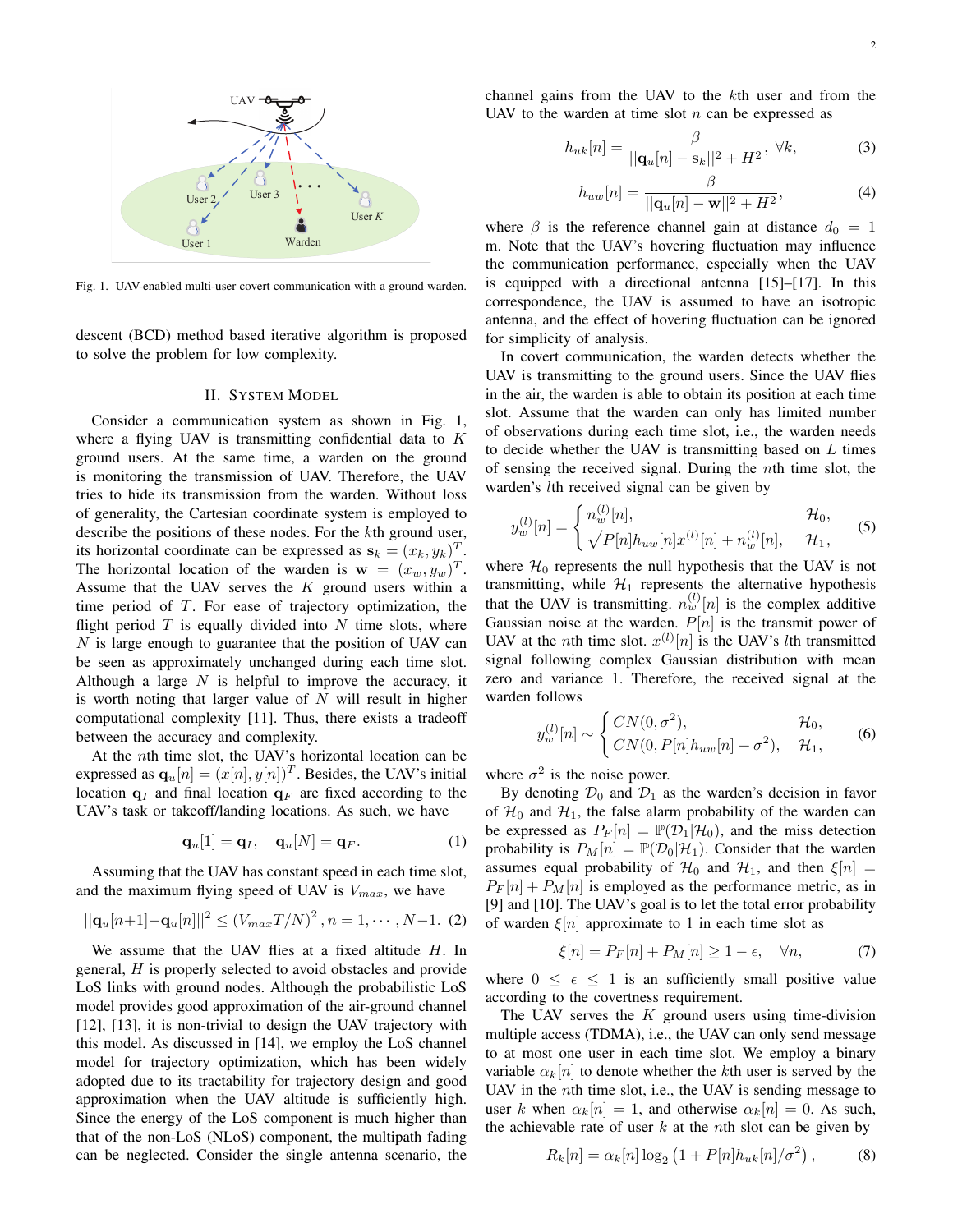where  $\alpha_k[n]$  satisfies  $\sum_{k=1}^K \alpha_k[n] \leq 1$ .

## III. PROBLEM FORMULATION

In this correspondence, our goal is to maximize the average covert rate of each user, i.e.,  $\frac{1}{N} \sum_{n=1}^{N} R_k[n]$  under the covertness constraint (7), by optimizing the UAV's time slot allocation, transmit power, as well as trajectory. Let  $\alpha$  =  $\{\alpha_k[n]\}, \forall k, n, \mathbf{P} = \{P[n]\}, \forall n, \text{ and } \mathbf{Q} = \{\mathbf{q}_u[n]\}, \forall n,$ and the problem is formulated as

$$
\max_{\eta, \alpha, \mathbf{P}, \mathbf{Q}} \eta
$$
\n(9a)

$$
s.t. \quad \frac{1}{N} \sum_{n=1}^{N} \alpha_k[n] \log_2\left(1 + \frac{P[n]h_{uk}[n]}{\sigma^2}\right) \ge \eta, \ \forall k, \ (9b)
$$

$$
P_F[n] + P_M[n] \ge 1 - \epsilon, \quad \forall n,
$$
\n(9c)

$$
\alpha_k[n] \in \{0, 1\}, \quad \forall k, n,
$$
\n(9d)

$$
\sum_{k=1}^{K} \alpha_k[n] \le 1, \quad \forall n,
$$
\n(9e)

$$
||\mathbf{q}_{u}[n+1] - \mathbf{q}_{u}[n]||^{2} = (V_{max}T/N)^{2},
$$
  
\n
$$
n = 1, \cdots, N - 1,
$$
 (9f)

$$
n = 1, \quad 1^1, \quad 1^2, \quad 1^3, \quad 1^4, \quad 1^5, \quad 1^6, \quad 1^7, \quad 1^8, \quad 1^9, \quad 1^8, \quad 1^9, \quad 1^9, \quad 1^8, \quad 1^9, \quad 1^9, \quad 1^9, \quad 1^9, \quad 1^9, \quad 1^9, \quad 1^9, \quad 1^9, \quad 1^9, \quad 1^9, \quad 1^9, \quad 1^9, \quad 1^9, \quad 1^9, \quad 1^9, \quad 1^9, \quad 1^9, \quad 1^9, \quad 1^9, \quad 1^9, \quad 1^9, \quad 1^9, \quad 1^9, \quad 1^9, \quad 1^9, \quad 1^9, \quad 1^9, \quad 1^9, \quad 1^9, \quad 1^9, \quad 1^9, \quad 1^9, \quad 1^9, \quad 1^9, \quad 1^9, \quad 1^9, \quad 1^9, \quad 1^9, \quad 1^9, \quad 1^9, \quad 1^9, \quad 1^9, \quad 1^9, \quad 1^9, \quad 1^9, \quad 1^9, \quad 1^9, \quad 1^9, \quad 1^9, \quad 1^9, \quad 1^9, \quad 1^9, \quad 1^9, \quad 1^9, \quad 1^9, \quad 1^9, \quad 1^9, \quad 1^9, \quad 1^9, \quad 1^9, \quad 1^9, \quad 1^9, \quad 1^9, \quad 1^9, \quad 1^9, \quad 1^9, \quad 1^9, \quad 1^9, \quad 1^9, \quad 1^9, \quad 1^9, \quad 1^9, \quad 1^9, \quad 1^9, \quad 1^9, \quad 1^9, \quad 1^9, \quad 1^9, \quad 1^9, \quad 1^9, \quad 1^9, \quad 1^9, \quad 1^9, \quad 1^9, \quad 1^9, \quad 1^9, \quad 1^9, \quad 1^9, \quad 1^9, \quad 1^9, \quad 1^9, \quad 1^9, \quad 1^9, \quad 1^9, \quad 1^
$$

$$
\mathbf{q}_u[1] = \mathbf{q}_I, \ \mathbf{q}_u[N] = \mathbf{q}_F,\tag{9g}
$$

$$
0 \le P[n] \le P_{max}, \quad \forall n,
$$
\n(9h)

where  $\eta$  is a slack variable, and  $P_{max}$  is the maximum transmit power of the UAV.

It can be seen that the problem in (9) is difficult to solve due to the non-convex constraints (9b) and (9c), and the integer constraint (9d). Specifically, (9c) is intractable due to the non-convex and complicated expression of the total error probability  $\xi[n]$ . In the following, to make (9c) more tractable, we first analyze the detection performance of warden. The worst-case covertness constraint (9c) from the UAV's point of view is then analyzed.

## *A. Constraint (9c) from Warden's Point of View*

Denoting the *L* received signals at the warden as  $Y[n] =$  ${y_w^{(l)}[n]}$ ,  $\forall l$ , the likelihood function under  $H_0$  can be expressed as

$$
f(\mathbf{Y}[n]|\mathcal{H}_0) = \frac{1}{\left(\sqrt{2\pi}\sigma\right)^L} \prod_{l=1}^L \exp\left(-\frac{\left|y_w^{(l)}[n]\right|^2}{2\sigma^2}\right). \quad (10)
$$

Likewise, the likelihood function under  $H_1$  can be given by

$$
f(\mathbf{Y}[n]|\mathcal{H}_1) = \frac{1}{\left(\sqrt{2\pi}\hat{\sigma}\right)^L} \prod_{l=1}^L \exp\left(-\frac{\left|y_w^{(l)}[n]\right|^2}{2\hat{\sigma}^2}\right),\quad(11)
$$

where  $\hat{\sigma}^2 = P[n]h_{uw}[n] + \sigma^2$ .

Following (10) and (11), the log-likelihood ratio can be denoted as

$$
\mathcal{L}[n] = \log \left( \frac{f(\mathbf{Y}[n]|\mathcal{H}_1)}{f(\mathbf{Y}[n]|\mathcal{H}_0)} \right)
$$
  
=  $\frac{L}{2} \log \left( \frac{\sigma^2}{\hat{\sigma}^2} \right) + \frac{1}{2} \left( \frac{1}{\sigma^2} - \frac{1}{\hat{\sigma}^2} \right) \sum_{l=1}^L \left| y_w^{(l)}[n] \right|^2$ . (12)

Consider that the warden assumes equal probability of  $\mathcal{H}_0$ and  $H_1$ , the optimal decision of the warden can be given by

$$
\mathcal{L}[n] \underset{\mathcal{D}_0}{\geq} 0. \tag{13}
$$

Following (12) and (13), the optimal decision rule can be rewritten as

$$
\mathcal{T}_w[n] \triangleq \sum_{l=1}^L \left| y_w^{(l)}[n] \right|^2 \geq \sum_{\mathcal{D}_0}^{\mathcal{D}_1} \tau \triangleq \frac{L \log \left( \frac{\hat{\sigma}^2}{\sigma^2} \right)}{\frac{1}{\sigma^2} - \frac{1}{\hat{\sigma}^2}}.
$$
 (14)

It is worth noting that  $\mathcal{T}_w[n]$  can be regarded as the total received power of the *L* observations at the *n*th time slot, which can be obtained by a radiometer. Note that when the warden has prior knowledge of the UAV's communication protocol, better detection performance can be achieved [18]. However, since it is difficult for the warden to obtain the prior information of the UAV's covert transmission, we assume that the warden employs the most commonly used energy detection as in [5]–[10].

Under  $\mathcal{H}_0$ , we can conclude that  $\mathcal{T}_w[n]$  follows Gamma distribution from (6), i.e.,  $\mathcal{T}_w[n] \sim \Gamma(L, \frac{1}{\sigma^2})$ . The false alarm probability can be obtained from its complementary cumulative distribution function as

$$
P_F[n] = 1 - \frac{\gamma(L, \frac{\tau}{\sigma^2})}{(L-1)!},
$$
\n(15)

where  $\gamma(s, x) = \int_{-\infty}^{x} t^{s-1} e^{-t} dt$  is the lower incomplete Gamma function.

Likewise, under  $\mathcal{H}_1$  we have  $\mathcal{T}_w[n] \sim \Gamma(L, \frac{1}{\hat{\sigma}^2})$ . The miss detection probability can be obtained by the cumulative distribution function (CDF) of  $\mathcal{T}_w[n]$  as

$$
P_M[n] = \frac{\gamma(L, \frac{\tau}{\hat{\sigma}^2})}{(L-1)!}.
$$
\n(16)

In order to achieve covert communication, the constraint (9c) should be satisfied. However, we can see that  $\xi[n]$  =  $P_F[n] + P_M[n]$  is highly complicated with respect to the variables **P** and **Q** in (9), which makes (9) non-trivial.

Fortunately, we find that *ξ*[*n*] is non-increasing with respect to  $\hat{\sigma}^2$ . This can be proved by verifying that the derivative of  $\xi[n]$  is non-positive with respect to  $\hat{\sigma}^2$ , the detail of which is omitted for brevity. The maximum value of  $\hat{\sigma}^2$  satisfying (9c) can be represented as  $\hat{\sigma}_m^2$ , and it can be numerically obtained by bisection search. As such, (9c) can be transformed as

$$
P[n]h_{uw}[n] \le \hat{\sigma}_m^2 - \sigma^2. \tag{17}
$$

#### *B. Constraint (9c) from UAV's Point of View*

As clarified in [10], the location of the warden can be estimated by UAV-mounted cameras or radars. Since neutralizing the warden physically may arouse suspicion from the adversary, it is better to hide the existence of UAV's transmission. Different from [13] that achieves the PLS with unknown location information of the adversary, we consider the robust UAV covert communication under the worst-case of the warden's location estimation error. The location of the warden can be expressed at the UAV's point of view as

$$
\mathbf{w} = \hat{\mathbf{w}} + \mathbf{e}_w, \tag{18}
$$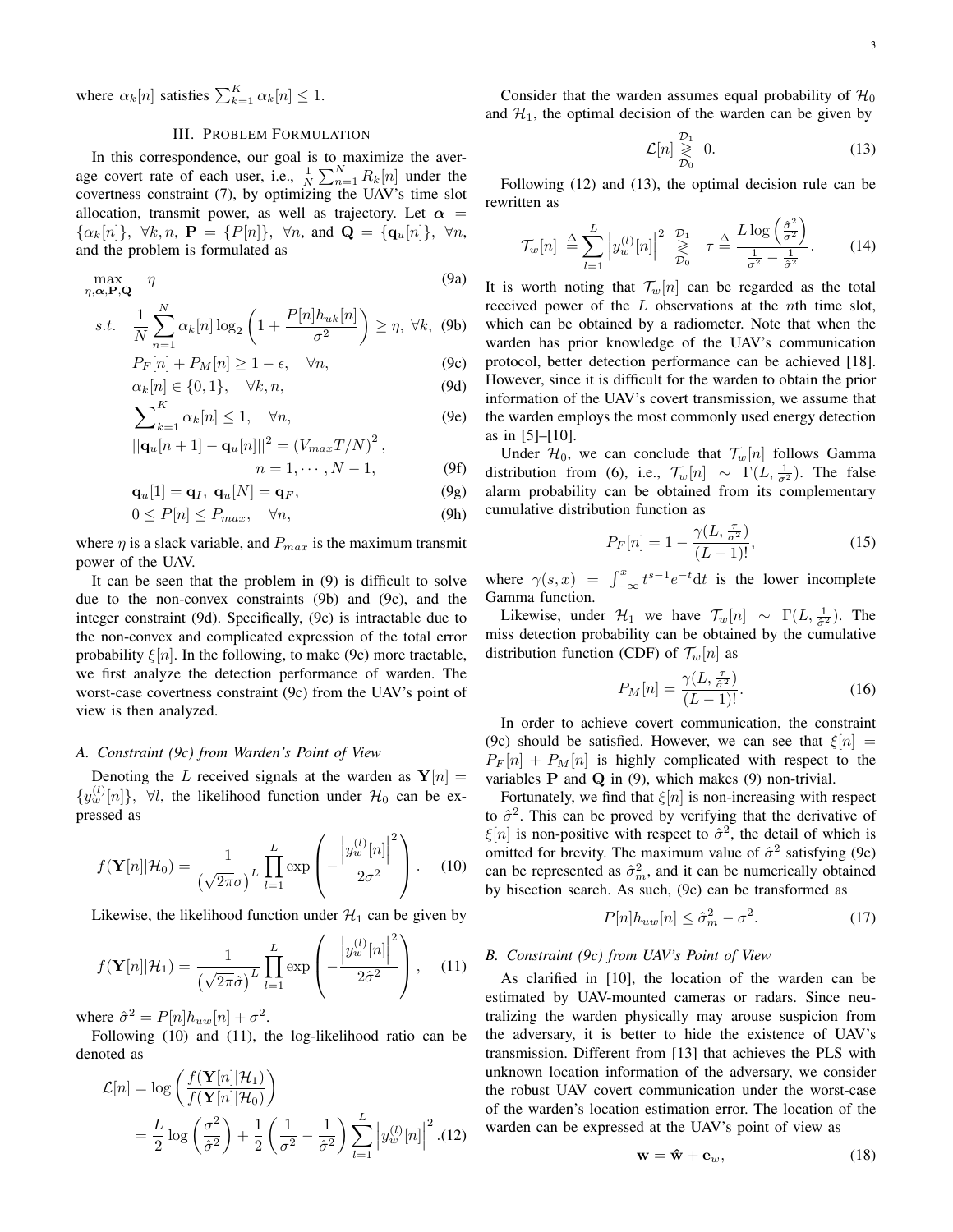where  $\hat{\mathbf{w}} = (x_e, y_e)^T$  is the estimated position of the warden, and  $\mathbf{e}_w = (\Delta x, \Delta y)^T$  is the estimation error.

Assume that the warden locates at a circular region centered at  $\hat{\mathbf{w}}$  with radius *r*, and the estimation error  $\mathbf{e}_w$  follows

$$
||\mathbf{e}_w||^2 - r^2 \le 0. \tag{19}
$$

Considering the worst-case covert communication, (17) is equivalent to the following constraint for any possible location of the warden.

$$
-||\mathbf{q}_u[n] - \mathbf{\hat{w}} - \mathbf{e}_w||^2 + \frac{P[n]\beta}{\hat{\sigma}_m^2 - \sigma^2} \le 0.
$$
 (20)

The worst-case covertness constraint implies that (19) is a subset of the constraint (20) with respect to  $e_w$ . Since there exists at least one point that (19) strictly holds, the following constraint is equivalent to the worst-case covertness constraint, according to the S-procedure.

$$
\Phi[n] = \begin{bmatrix} \mu[n] + 1 & 0 & x_e - x[n] \\ 0 & \mu[n] + 1 & y_e - y[n] \\ x_e - x[n] & y_e - y[n] & z[n] - r^2 \mu[n] \end{bmatrix}
$$
  
\ge 0, (21)

where  $\mu[n] \geq 0$ ,  $z[n] = ||\mathbf{q}_u[n] - \mathbf{\hat{w}}||^2 - \frac{P[n]\beta}{\hat{\sigma}^2 - \sigma^2}$  $rac{P[n]\beta}{\hat{\sigma}_m^2-\sigma^2}$ .

## IV. COVERT RATE MAXIMIZATION

Using results from the previous section, a BCD based iterative algorithm is proposed to solve the problem (9) approximately.

#### *A. Time Slot Allocation*

With fixed  $P$  and  $Q$ ,  $(9)$  can be rewritten as

$$
\max_{\eta, \alpha} \eta
$$
 (22)  
s.t. (9b), (9d), (9e).

With the integer constraint (9d), (22) is still intractable. We relax *α* into continuous ones as

$$
0 \le \hat{\alpha}_k[n] \le 1, \ \forall k, n. \tag{23}
$$

By defining  $\hat{\alpha} = {\hat{\alpha}_k[n]}$ ,  $\forall k, n$ , (22) can be rewritten as

$$
\max_{\eta, \hat{\alpha}} \eta \tag{24}
$$
  
s.t. (9b), (9e), (23).

Problem (24) is a linear optimization, which can be solved using the interior-point method [19].

## *B. Power Allocation*

Note that for the fixed trajectory **Q**, the constraint (9c) in the worst case is given as

$$
P[n] \le \frac{\left(\hat{\sigma}_m^2 - \sigma^2\right)\left(D[n] + H^2\right)}{\beta},\tag{25}
$$

where

$$
D[n] = \min_{\|\mathbf{e}_w\|^2 - r^2 \le 0} ||\mathbf{q}_u[n] - \hat{\mathbf{w}} - \mathbf{e}_w||^2
$$
  
= 
$$
\begin{cases} 0, & ||\mathbf{q}_u[n] - \hat{\mathbf{w}}||^2 \le r^2, \\ (d[n] - r)^2, & ||\mathbf{q}_u[n] - \hat{\mathbf{w}}||^2 > r^2. \end{cases}
$$
 (26)

 $\text{In (26), } d[n] = \sqrt{||{\bf q}_u[n] - \hat{\bf w}||^2}.$ 

With fixed  $\hat{\alpha}$  and Q, the transmit power optimization can be given by

$$
\max_{\eta, \mathbf{P}} \eta \tag{27}
$$
  
s.t. (9b), (9h), (25).

Problem (27) is convex, which can be solved by the interiorpoint method.

#### *C. Trajectory Optimization*

With fixed  $\hat{\alpha}$  and **P**, by defining  $\mu = {\mu[n]}$ ,  $\forall n$ , the trajectory optimization is given by

$$
\max_{\eta, \mathbf{Q}, \boldsymbol{\mu}} \quad \eta \tag{28a}
$$

$$
s.t. \quad \Phi[n] \succeq 0, \quad \forall n,
$$
\n<sup>(28b)</sup>

$$
\mu[n] \ge 0, \quad \forall n,
$$
\n(28c)

(9b), (9f), (9g)*.*

Since (9b) and (28b) are non-convex constraints, (28) is non-convex. Note that  $R_k[n]$  on the left hand side of (9b) is convex with respect to  $d_k[n] \triangleq ||\mathbf{q}_u[n] - \mathbf{s}_k||^2 + H^2$ . Since the first-order Taylor series of a convex function is its global lower bound, given UAV location  $\mathbf{q}_{u}^{\nu}[n]$ , we have

$$
R_k[n] \ge A_{1k}[n] - A_{2k}[n] (||\mathbf{q}_u[n] - \mathbf{s}_k||^2 - ||\mathbf{q}_u^{\nu}[n] - \mathbf{s}_k||^2)
$$
  
\n
$$
\stackrel{\Delta}{=} R_k^{LB}[n],
$$
\n(29)

 $\text{where } A_{1k}[n] = \log_2(1 + P[n]\beta/(d_k[n]\sigma^2))$  and  $A_{2k}[n] =$  $\frac{P[n]\beta/\sigma^2 \log_2 e}{d_k[n](d_k[n]+P[n]\beta/\sigma^2)}$ .

In (28b),  $z[n]$  is nonlinear with respect to  $q_u[n]$ , but convex. With given UAV location  $\mathbf{q}_{u}^{\nu}[n]$ , we have

$$
z[n] \ge b_1[n] + \mathbf{b}_2^T[n] \left( \mathbf{q}_u[n] - |\mathbf{q}_u^\nu[n] \right) \stackrel{\Delta}{=} z^{LB}[n], \qquad (30)
$$

where  $b_1[n] = ||\mathbf{q}_u^{\nu}[n] - \hat{\mathbf{w}}||^2 - \frac{P[n]\beta}{\hat{\sigma}^2 - \sigma^2}$  $\frac{P[n]\rho}{\hat{\sigma}_m^2 - \sigma^2}$  and  $\mathbf{b}_2[n]$  =  $2(\mathbf{q}_u^{\nu}[n] - \mathbf{\hat{w}}).$ 

Based on (29) and (30), the problem (28) can be approximated as

$$
\max_{\eta, \mathbf{Q}, \boldsymbol{\mu}} \quad \eta \tag{31a}
$$

$$
s.t. \quad \frac{1}{N} \sum_{n=1}^{N} R_k^{LB}[n] \ge \eta, \quad \forall k, n,
$$
\n
$$
(31b)
$$

$$
\hat{\Phi}[n] \succeq 0, \quad \forall n,
$$
\n(31c)\n  
\n(9f), (9g), (28c),\n

where

$$
\hat{\Phi}[n] = \begin{bmatrix} \mu[n] + 1 & 0 & x_e - x[n] \\ 0 & \mu[n] + 1 & y_e - y[n] \\ x_e - x[n] & y_e - y[n] & z^{LB}[n] - r^2 \mu[n] \end{bmatrix} . \tag{32}
$$

Since  $z^{LB}[n]$  is a lower bound of  $z[n]$ , we have  $\Phi[n] \succeq$  $\Phi[n]$ . Therefore, the solution to (31) is a feasible solution to (28). Note that (31) is a semi-definite programming problem, which can be efficiently solved by the interior-point method.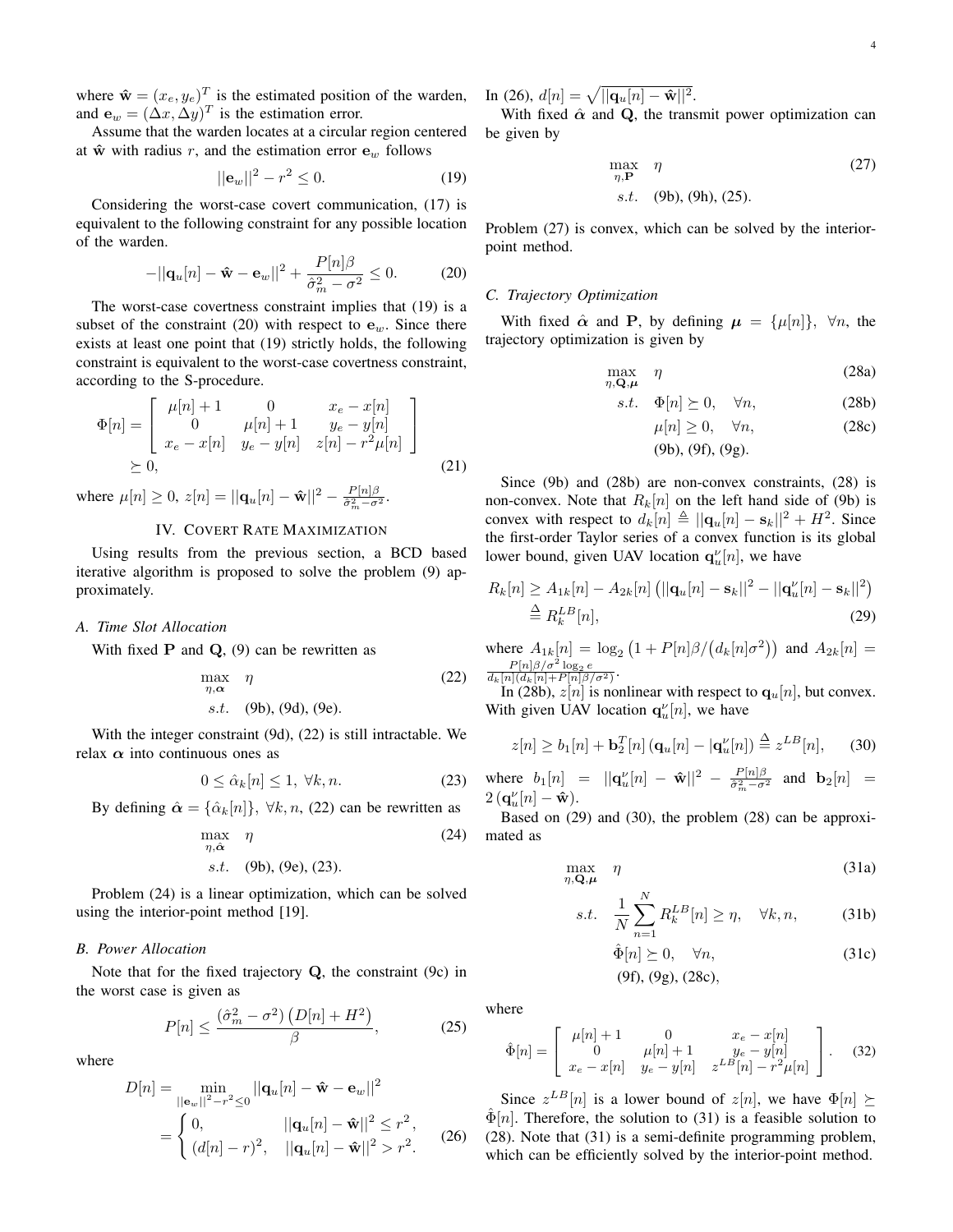

Fig. 2. Optimized trajectories for 5 users.



Fig. 3. Optimized trajectories for 3 users.

100 150 200 250 300 Flying time period  $T$  (seconds) 0 1⊉ 2 F 3 F 4 H 5 H 6 г. Average covert rate (Mbps)  $5$  users,  $L = 1$  $3$  users,  $L = 1$  $5$  users,  $L = 5$  $3$  users,  $L = 5$  $5$  users,  $L=15$  $3$  users,  $L = 15$ 

Fig. 4. Average covert rate versus *T*.

Algorithm 1 Iterative Algorithm for Solving Problem (9).

- 1: Let  $\nu = 0$  and initialize the feasible  $\mathbf{P}^{\nu}$ ,  $\mathbf{Q}^{\nu}$ ,  $0 < \theta^{\nu} \le 1$ and the number of iterations  $I_m$ . We have  $\theta_{step} = \frac{1-\theta^{\nu}}{I_m}$  $\frac{-\theta^{\nu}}{I_m}$ . 2: repeat
- 3: Solve the problem (24) with fixed  $P^{\nu}$  and  $Q^{\nu}$  to obtain the optimal solution as  $\hat{\alpha}^{\nu+1}$ .
- 4: Solve the problem (27) with fixed  $\hat{\alpha}^{\nu+1}$  and  $\mathbf{Q}^{\nu}$  to obtain the optimal solution as  $\mathbf{P}^{\nu+1}$ .
- 5: Update  $\theta^{\nu} = \theta^{\nu} + \theta_{step}$ .
- 6: Solve the problem (31) with fixed  $\hat{\alpha}^{\nu+1}$  and  $P^{\nu+1}$  to obtain the optimal solution as  $Q^{\nu+1}$ .
- 7: Update  $\nu = \nu + 1$ .
- 8: **until**  $\theta^{\nu} = 1$ , and the fractional increase of the objective value is sufficiently small.
- 9: Reconstruct  $\alpha$  from  $\hat{\alpha}$  by (35).

#### *D. Overall Algorithm*

In the BCD method, one block of variables is optimized with the other blocks of variables fixed. However, when the optimal solution to (27) is achieved, the constraint (25) may hold with equality. In this case, the UAV may fail to update its trajectory by solving (31). To address this, a parameter *θ* assisted BCD algorithm is proposed. For  $0 < \theta^{\nu} \le 1$  in the  $\nu$ th iteration, the constraint (25) in the problem (27) is replaced by

$$
P[n] \le \frac{\theta^{\nu}(\hat{\sigma}_m^2 - \sigma^2) \left( D[n] + H^2 \right)}{\beta}.
$$
 (33)

After solving (27),  $\theta^{\nu}$  is updated by  $\theta^{\nu} = \theta^{\nu} + \theta_{step}$ , where  $\theta_{step}$  is properly selected to satisfy  $\theta^{\nu} = 1$  at the end of iterations. As such,  $b_1[n]$  in (30) can be replaced by

$$
b_1[n] = ||\mathbf{q}_u^{\nu}[n] - \mathbf{\hat{w}}||^2 - \frac{P[n]\beta}{(\hat{\sigma}_m^2 - \sigma^2)\,\theta^{\nu}}.\tag{34}
$$

After the iterations, the relaxed continuous variables  $\hat{\alpha}$  need to be converted into integer ones in the following way.

$$
\alpha_k[n] = \begin{cases} 1 & \text{if } k = \arg\max_{i \in \{1, \cdots, K\}} \hat{\alpha}_i[n], \\ 0 & \text{else.} \end{cases} \tag{35}
$$

The overall algorithm is summarized in Algorithm 1. Since the objective function of (9) is non-decreasing and is upperbounded by its optimal value, Algorithm 1 converges. Note that, in each iteration, three convex optimization problems are solved, and the order of complexity is  $O(KN)^{3.5}$ . It is also worth noting that Algorithm 1 is not guaranteed to converge to the global optimum. However, the numerical results in Section V will show the significant gain achieved by Algorithm 1.

#### V. NUMERICAL RESULTS

In this section, node distributions with 5 users and 3 users in an rectangular area of  $2 \times 1.5$  km<sup>2</sup> are considered as shown in Fig. 2 and Fig. 3, respectively. The parameters are selected similar to [20], where the carrier frequency is 5 GHz, the bandwidth is 10 MHz, the noise power spectrum density is  $-169$  dBm/Hz,  $H = 100$  m,  $V_{max} = 50$  m/s,  $P_{max} = 0.1$  W,  $N = 50$ ,  $q_I = (0, 0)^T$  and  $q_F = (2000, 1500)^T$ . The initial trajectory is from  $q_I$  to  $q_F$  directly with uniform speed. The initial transmit power is the maximum power satisfies (25).

The optimized trajectories with 5 users and 3 users are shown in Fig. 2 and Fig. 3, where  $T$  is equal to 75 s, 100 s and 200 s, respectively. The parameters are chosen as  $L = 5$ ,  $\epsilon = 0.05$  and  $r = 50$  m. We can see that as *T* increases, the UAV has more freedom to fly close to each user to achieve better air-ground channels. Usually, the UAV tends to fly away from the warden to avoid being detected. However in Fig. 2, when  $T = 75$  s, the UAV is unable to hover above user 4 due to the limited *T*, and some of the slots when UAV is flying between user 1 and user 3 are allocated to user 4. Thus, the trajectory is far away from the warden and close to user 4 when  $T = 75$  s. When  $T = 200$  s, the UAV can fly above user 4 and allocate the enough slots to it. In addition, the UAV would like to spend less time with less transmit power to avoid being detected when it flies close to the warden. Accordingly, when more time is given, e.g.,  $T = 200$  s, the UAV can fly closer to the warden with much faster speed and less transmit power than the  $T = 75$  s case. Therefore, in Fig. 2 when  $T = 75$  s, the UAV flies closer to the warden than the  $T = 200$  s case. The result in Fig. 2 is not a common case, and in Fig. 3 when  $T = 75$  s, the UAV will always fly closer to the warden than the  $T = 200$  s case.

In Fig. 4, the average covert rate versus *T* is demonstrated. The curves with  $L = 1$ , 5 and 15 are given. The parameters are chosen as  $\epsilon = 0.05$  and  $r = 50$  m. We can see that the average covert rate increases with *T*. This shows that when the UAV has more time to fly close to each target user, more gains of covert rate can be achieved. Besides, the 3-user case achieves